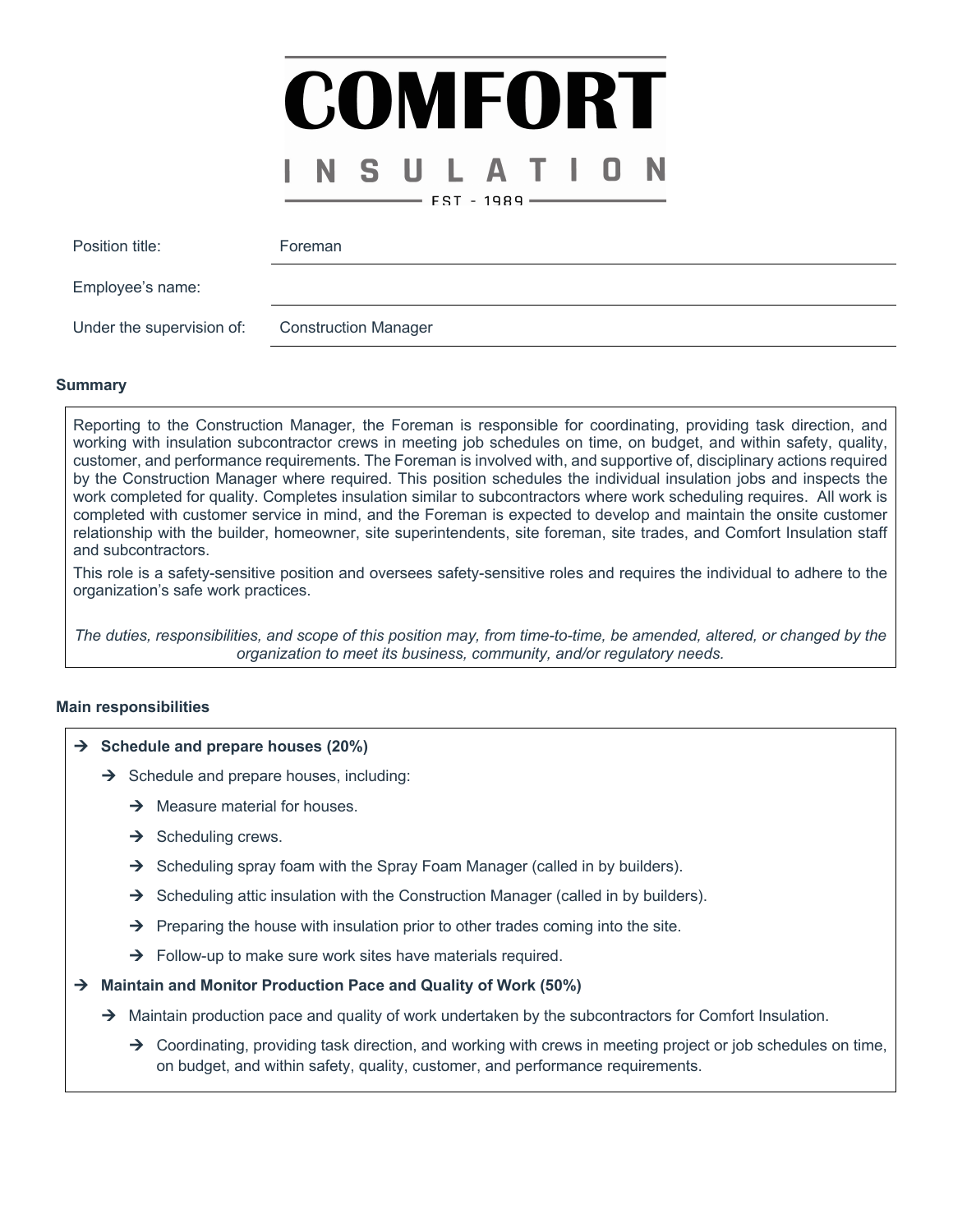# COMFORT - EST - 1989

- $\rightarrow$  Addressing work safety, timeliness, or performance concerns of subconsultant crews with Construction Manager. Ensuring a safe work site for all employees, subcontractors, the customer, and the public.
- $\rightarrow$  Redirecting the public or customer concerns to the Construction Manager or the Site Superintendent as required, where these cannot be addressed on site.
- $\rightarrow$  Worksite quality inspections for completion and quality ensuring that corrections are noted and undertaken as needed to meet the approved schedule, budget, safety, quality, and customer requirements.
- $\rightarrow$  Health and Safety
	- $\rightarrow$  Ensure that all site personnel are safe.
	- $\rightarrow$  Ensure that the health and safety protocols and requirements are adhered to.

### → Customer Relationships (20%)

 $\rightarrow$  Develop and maintain the onsite customer relationship with the builder, homeowner, site superintendents, site foreman, site trades, and Comfort Insulation staff and subcontractors.

### → Insulation Work (5%)

- $\rightarrow$  Undertake the hands-on insulation work as needed.
- $\rightarrow$  Maintain site cleanliness.
- $\rightarrow$  Participate and/or lead the Health and Safety Committee, as directed.
- $\rightarrow$  Reporting fit-to-work safely and to be responsible for the safety of others, and to remain so for time performing any work-related duties.
- $\rightarrow$  Develop and maintain the onsite customer relationship with the builder, homeowner, site superintendents, site foreman, site trades, and Comfort Insulation staff.

### → Maintain Vehicle (5%)

- $\rightarrow$  Maintain vehicle as per manufacturers warranty.
- $\rightarrow$  Keep up with routine maintenance and any speciality or as needed maintenance to keep the vehicles in good working order and presenting professionally to customers and the public.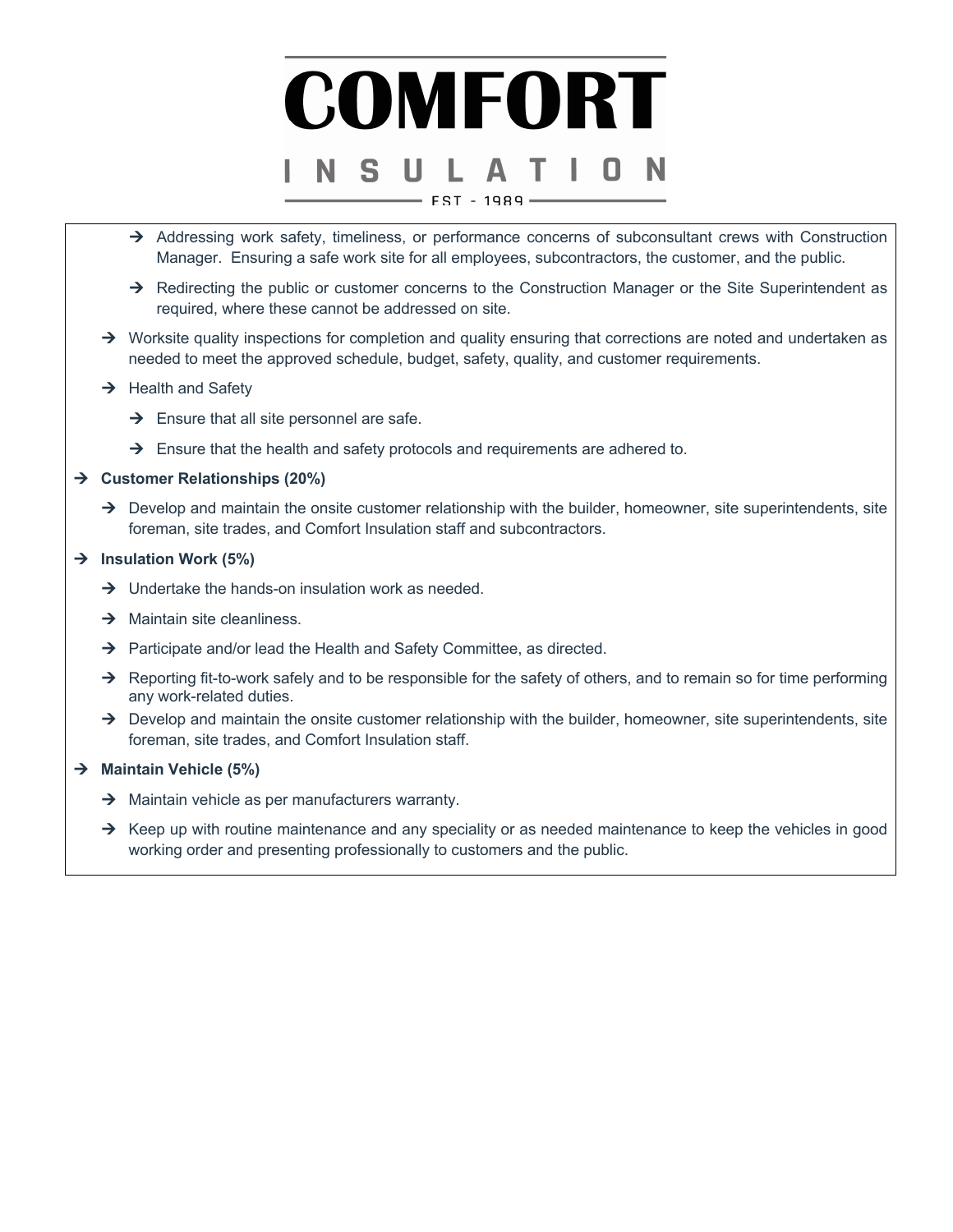## COMFORT S I  $-$  EST - 1989  $-$

### **Skills and requirements**

- $\rightarrow$  Experience with insulation, with a solid track record of completing work on time, within the schedule agreed, and to the quality, safety, and performance standards expected.
- $\rightarrow$  Ability to understand customers and their needs.
- $\rightarrow$  Attentive to details, organized, and able to apply good judgement in accomplishing work.
- $\rightarrow$  Ability to work well with others in challenging circumstances, and to mentor more junior or less experienced staff.
- $\rightarrow$  Ability to encourage collaboration, being open-minded, honest, fair, supportive, and accountable for own actions.
- $\rightarrow$  Good verbal and written communication skills that allow for clear communication of operational matters to work crews.
- $\rightarrow$  Experienced in the use of insulation equipment.
- $\rightarrow$  Experienced in the use of Microsoft Word, Excel and PowerPoint.
- $\rightarrow$  Ontario's Class 5 driver's license and a clear driver's abstract.
- $\rightarrow$  Required training for all staff prior to starting with Comfort Insulation:
	- $\rightarrow$  WHMIS
	- $\rightarrow$  Workplace Violence and Harassment
	- $\rightarrow$  Workplace Working with Disabilities
	- $\rightarrow$  Ministry of Labour Health and Safety Awareness in 4 Steps
	- $\rightarrow$  Ministry of Labour Health and Safety Awareness in 5 Steps
- $\rightarrow$  The following training will be required to be completed when working with Comfort Insulation:
	- $\rightarrow$  Basics of Supervising
	- $\rightarrow$  Working at Heights
	- $\rightarrow$  First Aid
	- $\rightarrow$  Investigating and Reporting Incidents
- $\rightarrow$  The following is job-specific training required by this position:
	- $\rightarrow$  Scaffold Users Hazard Awareness

### $\rightarrow$

### **Physical condition and capabilities**

- $\rightarrow$  The job requires good physical abilities related to work on a client site, including walking around the customer site on potentially uneven or slippery terrain, bending, reaching. Additional physical abilities to move objects that are up to 50 lbs on own or more with assistance are required.
- $\rightarrow$  Requires the physical requirements of standing, walking, bending, and sitting. The position will visit the customer field sites as needed, including driving to and from customer sites, getting in and out of the vehicle, and walking around the customer site on potentially uneven or slippery terrain.
- $\rightarrow$  Ability to get into, operate, and get out of insulation equipment or company vehicles is required.